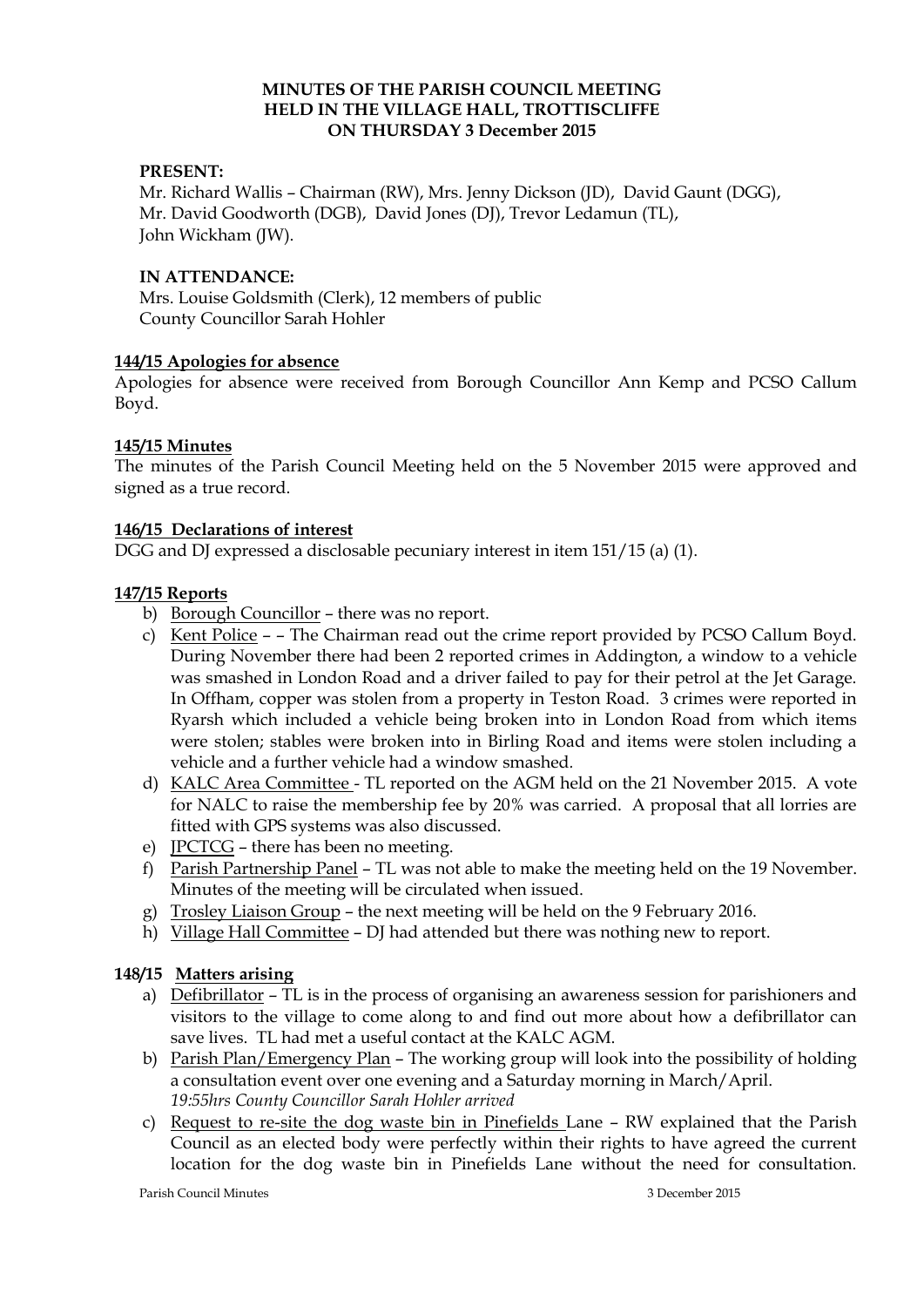However, having heard the comments from concerned local residents Members agreed at the last meeting to meet with officers from T&MBC and representatives for the local residents to discuss the siting of the dog waste bin in Pinefields Lane. T&MBC have offered to relocate the dog waste bin, if required, free of charge provided that the removal and installation in a new location take place on the same day. At the meeting T&MBC suggested moving the dog poo bin to the entrance to Trosely Park at the top of Pinesfield Lane which is actually on a KCC footpath, the MR197A.

RW proposed that the dog waste bin in Pinesfield Lane is removed and located elsewhere in the village. *Carried, 4 in favour, 3 against*

RW proposed that this dog bin is installed at the entrance to Trosley Park at the top of Pinesfield Lane on footpath MR197A. *Not carried, 2 in favour, 5 against.*

It was **resolved** that Members would consider and report back at the next meeting with ideas for an alternative location for this dog waste bin. Meanwhile it was **resolved** that the dog bin will stay where it is until a new location is agreed. The Clerk will advise T&MBC of the situation.

d) Nominations for KALC Community Awards Scheme 2016 – It was **resolved** not to nominate anyone this year.

# **147/15 Reports**

**a)** County Councillor - County Councillor Sarah Hohler reported that KCC are reviewing the budget for 2016/17 following the Chancellor's Autumn statement. Highways England have been given a budget of £250,000 to help alleviate the problems caused by operation stack. An additional lane on the M20 junction 4 may be an option and Highways England are going out to tender soon. If this goes ahead work could be completed by Autumn 2016. County Councillor Sarah Hohler kindly agreed to fund a proposal to reduce the speed limit from the A227 Vigo crossroads to the start of the 20mph zone in Taylors Lane from her Member Grant. This would mean, apart from statutory issues, changing two deregulation signs to 30mph ones. County Councillor Sarah Hohler also explained that she was aware the Parish Council would like to meet with a KCC Officer to discuss the problem of vehicles mounting the kerb/verges in Taylors Lane near to Church Lane to pass each other. County Councillor Sarah Hohler kindly agreed to fund the feasibility study for a proposal to install priority signs at this location.

*20:17hrs County Councillor Sarah Hohler left the meeting* 

## **149/15 Finance & Policies**

Statement of payments to be made and income received

#### **Balances as 27 November 2015:**

| <b>National Savings Account:</b> | £ 1,662.17 |
|----------------------------------|------------|
| Nat West TPC TCC Account:        | £17,510.43 |
| Nat West TPC Reserve Account:    | £21,000.00 |
| Nat West TPC Current Account     | f. 677.71  |
|                                  |            |

### **Receipts**  T&MBC S136 2nd half year *£1,402.50* Nationwide compensation payment  $E$  250.00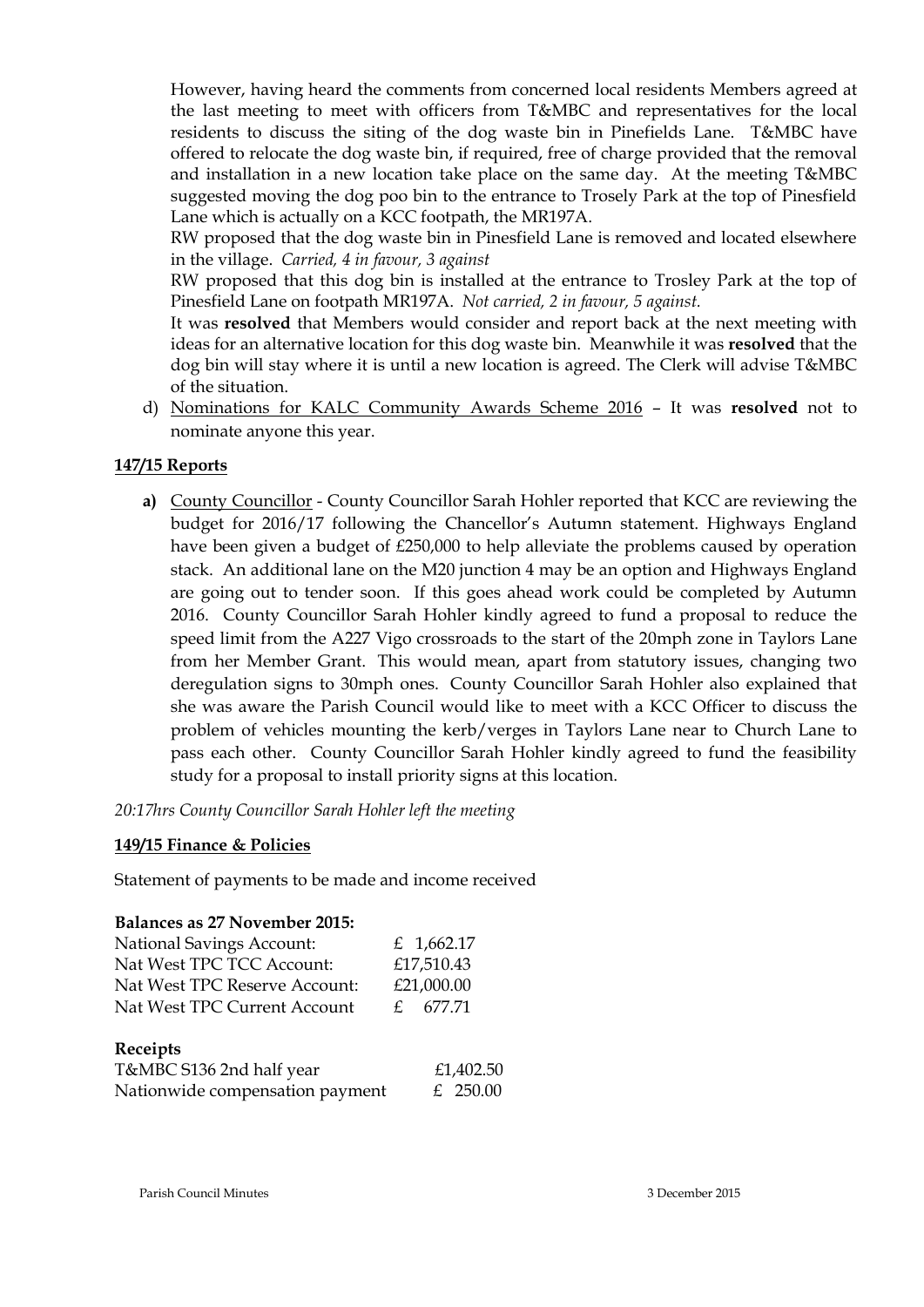# **Cheques for signature TPC Current Account:**

| Supplier          | Description               | Cheque | Amount  |
|-------------------|---------------------------|--------|---------|
|                   |                           | Number |         |
| Mrs L S Goldsmith | (Salary-7 weeks)          |        |         |
|                   | $(6/11/15 - 24/12/15)$    | 000001 | £275.40 |
| <b>HMRC</b>       | (Clerk's Tax)             | 000002 | £183.60 |
| Mrs L S Goldsmith | (Expenses)                | 000003 | £ 64.51 |
| Richard Abel      | (Grass cutting – October) | 000004 | £114.00 |
| Total             |                           |        | £637.51 |
|                   |                           |        |         |

The Chairman proposed that the cheques listed above be signed. Agreed.

a) S136 2<sup>nd</sup> half payment – Members noted the payment of £1,402.50 representing the 2<sup>nd</sup> half payment of the allocation to Trottiscliffe Parish Council under the scheme of financial arrangements for 2015/16.

b) Banking Arrangements – Members noted that the Nationwide accounts have now been closed and all the funds have been transferred to the new National Westminster Community Accounts. Nationwide gave the Parish Council a £250.00 compensation payment for the inconvenience experienced.

c) Transparency Fund - Members noted that the Clerk has found out from KALC that the Parish Council could apply for funding for a laptop, printer and software from the Government who have made funds available for Parish Councils to be compliant with the mandatory requirements of the Transparency Code for smaller authorities under £25,000 annual turnover. It was **resolved**  that the Clerk should submit an application for funding for a laptop, printer and software and for a payment to the Clerk for hours spent in setting up the dedicated website.

d) Grass Mowing Contract for 2016 – Members considered the 3 quotes obtained by the Clerk. Members agreed that the Clerk should see if Four Seasons Gardens would be willing to reduce their quote and also obtain a copy of their terms of agreement before a decision is made. In any event it was agreed that an allowance of £3,000.00 for the grass cutting and £500.00 for the hedge cutting should be included in the 2016/17 budget.

e) Budget 2016/17 and Precept request – Members considered the draft budget prepared by the Clerk. It was agreed that at least £5,000.00 needs to be allocated to repairing the playground equipment and that such expenditure could be ongoing. Given that the forecasted expenditure for 2016/17 is in excess of £20,000.00 Members discussed the implications of an increase in the precept. After due consideration of the estimated budget and the Council Tax Base it was **resolved** that the precept upon T&MBC for the financial year 2016/17 should be £13,000.00 excluding the Council Tax Support Grant of £332.00. This would mean an estimated increase in the Council Tax paid by a Band D property in Trottiscliffe of £5.65 from £43.77 to £49.42.

f) Adoption of Health & Safety, Data Protection and Records Management Policies and Grants and Donations including Application Form – Members **resolved** to adopt these policies, copies of which had been previously circulated. The Clerk will place a copy of each policy 3on the website. g) Asset Register – The Clerk had circulated a revised draft asset register. Members were asked to

send any comments to the Clerk.

h) Other policies to be prepared - DJ agreed to circulate a draft copy of a Model Publication Scheme and also to circulate an amended version of the Code of Conduct for Members as the current version is not specific to Trottiscliffe Parish Council.

## **150/15 Members of public:**

A member of public stated their support for the Parish Council carrying out some consultation in the preparation of a Parish Plan. Concern was expressed about the condition of the hedges in Green Lane. Members of the public spoke in support and against planning proposal TM/15/03537/FL. A member of public suggested again that the dog waste bin in Pinesfield Lane

Parish Council Minutes 3 December 2015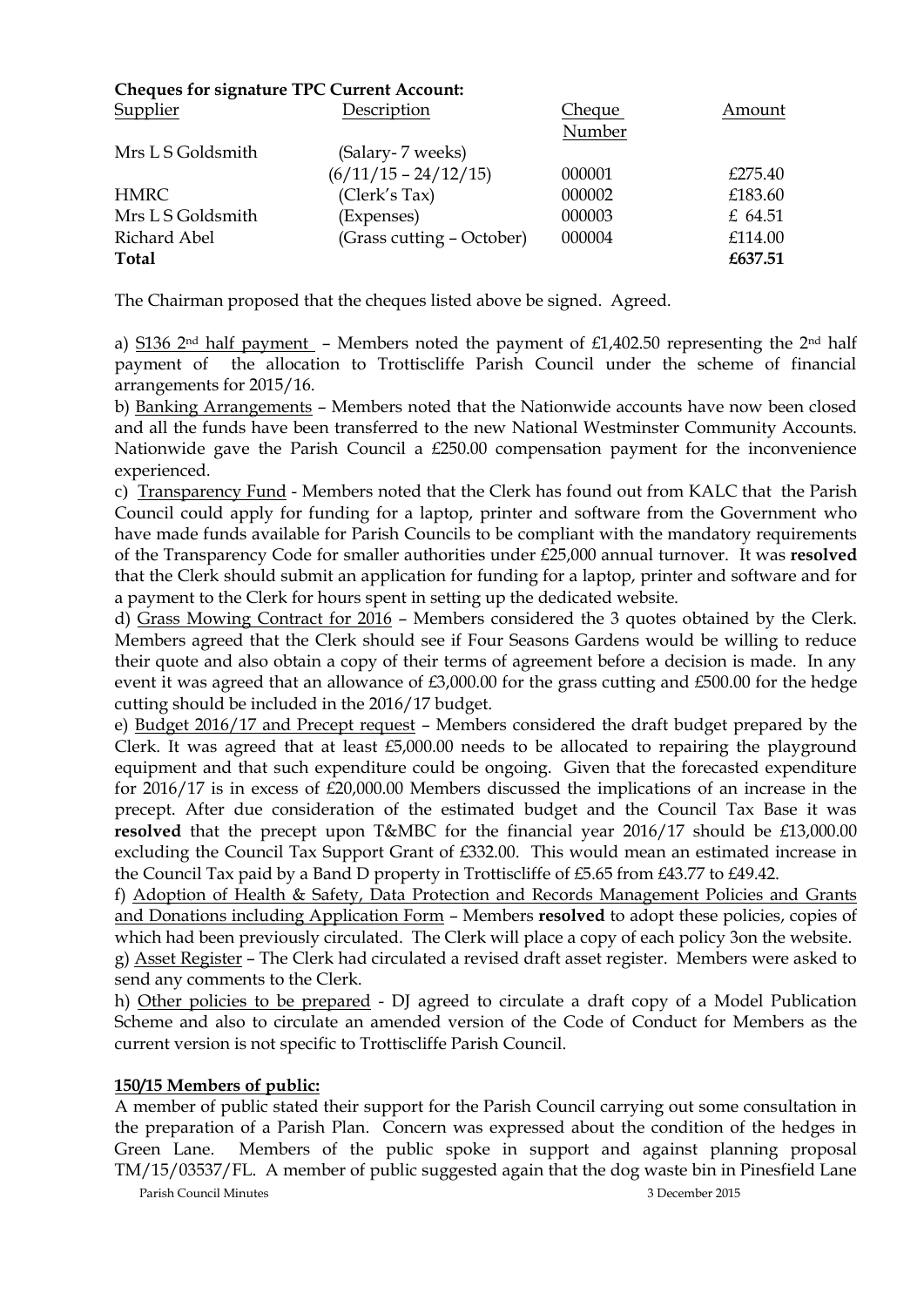could be moved to the car park area and stated that it was incorrect that a license would be required. Other members of public stated that they were keen for this bin to be moved as soon as possible.

# **151/15 Planning**

a) Applications:

*3 members of public left the meeting*

*21:21hrs DJ and DGG expressed a disclosable pecuniary interest and left the meeting* 

1] TM/15/03537/FL - Land Rear of Cedar House Church Lane, ME19 5EB

Demolition of redundant sheds and construction of new single storey dwelling house and garage. (Revised proposal following refused permission TM/15/00487/FL)

*Resolved: No objections to the above proposal subject to the following comments:*

*The current application goes a long way to satisfy the Parish Council's comments made on application number TM/15/00487/FL, however our previous comment about landscaping to the eastern boundary has not been addressed. The site lies within the Village Envelope and is visible from Green Lane, which is also a bridleway. We would like to see a condition set that the the eastern boundary between the south-east corner of Trottiscliffe House and the north-west corner of Cheviots is defined and reinforced with a substantial native hedgerow with trees.*

*With regards to Plans & Elevations drawing 2972/4 Rev B there is a discrepancy with the roof plan and elevations. The elevations show hipped roofs but these are not shown on the roof plans. Our preference is for a hipped roof.*

*Finally we are concerned about the area to the North and would prefer this area to be garden to the proposed new bungalow.*

*21:46hrs DJ and DGG returned to the meeting.*

*4 members of public left the meeting* 

2] TM/15/03501/RD – Willandown, 9 Pinesfield Lane, Trottiscliffe, ME19 5EL

Details of external materials and ridge height pursuant to conditions 2 and 4 of planning permission TM/15/00490/FL (Erection of a pre-fabricated timber building for ancillary residential use to accommodate an elderly relative). *Resolved: No objections*

b) Decisions from T&MBC

TM/15/02145/FL – Harpwood Residential Home, Seven Mile Lane, TN15 7RY

60 suite care home with parking and access provisions following demolition of existing care home. *Application withdrawn*

c) Other planning matters

1] KCC/TM/0378/2014 – Wrotham Quarry – Members noted that Ian Fern, the new owner of the quarry, will try and make either the Parish Council meeting due to be held in March or April.

2] Whitaker Cottage – unauthorised use as separate dwelling. There was no further update.

3] Darren's Meadow Green Lane - unauthorised works. Planning Enforcement have inspected the site and could find no evidence of a breach of planning control. Members were surprised to hear this report and **resolved** that the Clerk should write to Enforcement and challenge their decision as to why there is no contravention of planning.

4] TM/14/02568/OA – Copper Beech, Pinesfield Lane, Trottiscliffe. – Members noted that an appeal has been lodged against a refusal for an outline application of a detached dwelling house 5] Trosley Farm – Enforcement has advised the Clerk that they had been informed that the new

owner has undertaken some works to create a new sand riding area, new roadway and a small area of hard-surface. Unfortunately none of these are shown on the approved drawings for the stables and so Enforcement has requested a retrospective planning application for the works.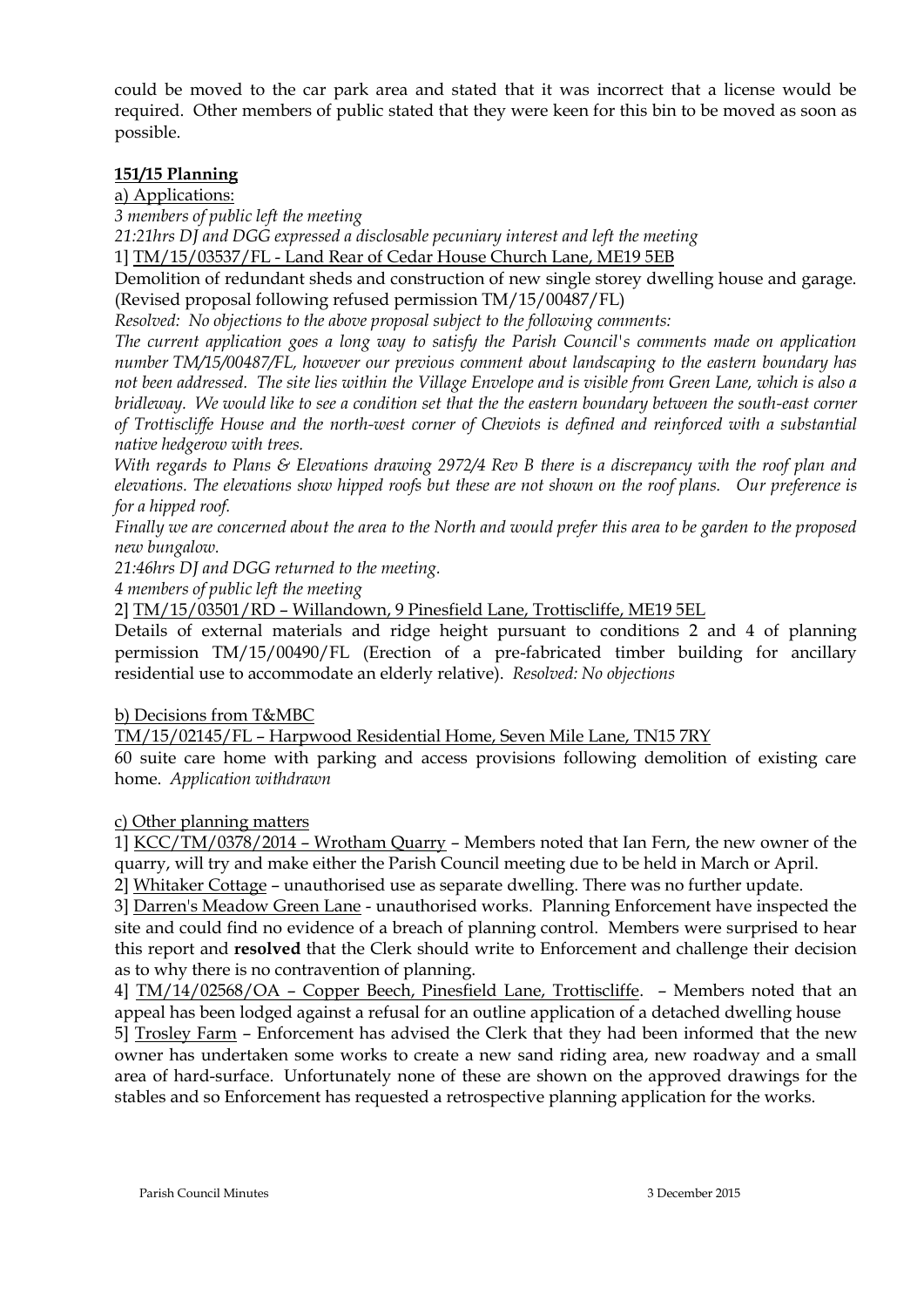# **152/15 Highways, Footways and Footpaths**

1] Traffic mounting the pavement on Taylor's Lane - Members were delighted to hear that County Councillor Sarah Hohler has kindly agreed to fund the feasibility study for a proposal to install priority signs at this point and if deemed acceptable to all consultees to pay for two priority signs. Members discussed this ongoing problem and agreed that it would be useful if the Clerk could place an article in the next edition of The Pilgrims asking concerned local residents to report any incidents they see with vehicles mounting the verge on this stretch of road to the Clerk. 2] Traffic Survey, Taylors Lane/Vigo Hill – Members were also pleased to hear that County Councillor Sarah Hohler has offered to fund the statutory process and the installation of two new 30mph deregulation signs to progress a proposal to reduce the speed limit from the A227 Vigo crossroads to the start of the 20mph zone in Taylors Lane.

# *21:52hrs 3 members of public left the meeting*

3] Village Sign formerly located at the duck pond – TL reported that both the owner of Millers Farm, Taylors Lane and Ann Skinner would be happy for the Parish Council to adopt the village sign which is currently been refurbished. Members noted that KCC have already approved a new location for the sign next to the finger post on the village green opposite The George Inn. The Clerk will speak to KCC and find out if one of their approved contractors have to install the sign or if the Parish Council can make their own arrangements.

5] Reported Faults

i) The Clerk has reported that the damaged sign on the corner of Pilgrims Way and Taylors Lane is now missing.

ii) The Clerk was asked to report that some of the white lining on the speed humps has not been done

iii) The Clerk was asked to report that a post has been knocked over in Ford Lane

iv) Members noted that Vigo Hill will be closed outside Central Lodge on the 30 November for up to 2 days to enable CCTV investigation works to stop external flooding.

*22:00hrs Members agreed to continue with the meeting* 

# **153/15 Open Spaces, Recreation Ground and Allotments**

1] RoSPA inspection of the playground

JW had obtained a quote for the initial repairs required to the playground. Members **resolved** to accept a quote of £2,310.00 (excluding VAT) for Ludus Leisure Ltd to supply and install a steel foundation to the multi-play unit, a Hare Body, a new rubber element for the seesaw and repairs to the slide entry. The quote also includes patch repair wetpour around the three new feet on the multi-play area and making good the loose spring handles and foot-rest on the existing springer. JW agreed to find out when Ludus can do the work. Further repair works are required and some allowance has been made in this in the budget for 2016/17. The damaged fence panel around the play area has been made safe and will be repaired shortly.

## **154/15 Correspondence**

## a) For Information

- 1] Area 2 Planning Committee 16 December 2015
- 2] Joint Transportation Board –14 March 2016
- 3] Parish Partnership Panel 18 February 2016
- 4] Joint Standards Committee 18 January 2016
- 5] KALC Area Committee Meeting 14 January 2016